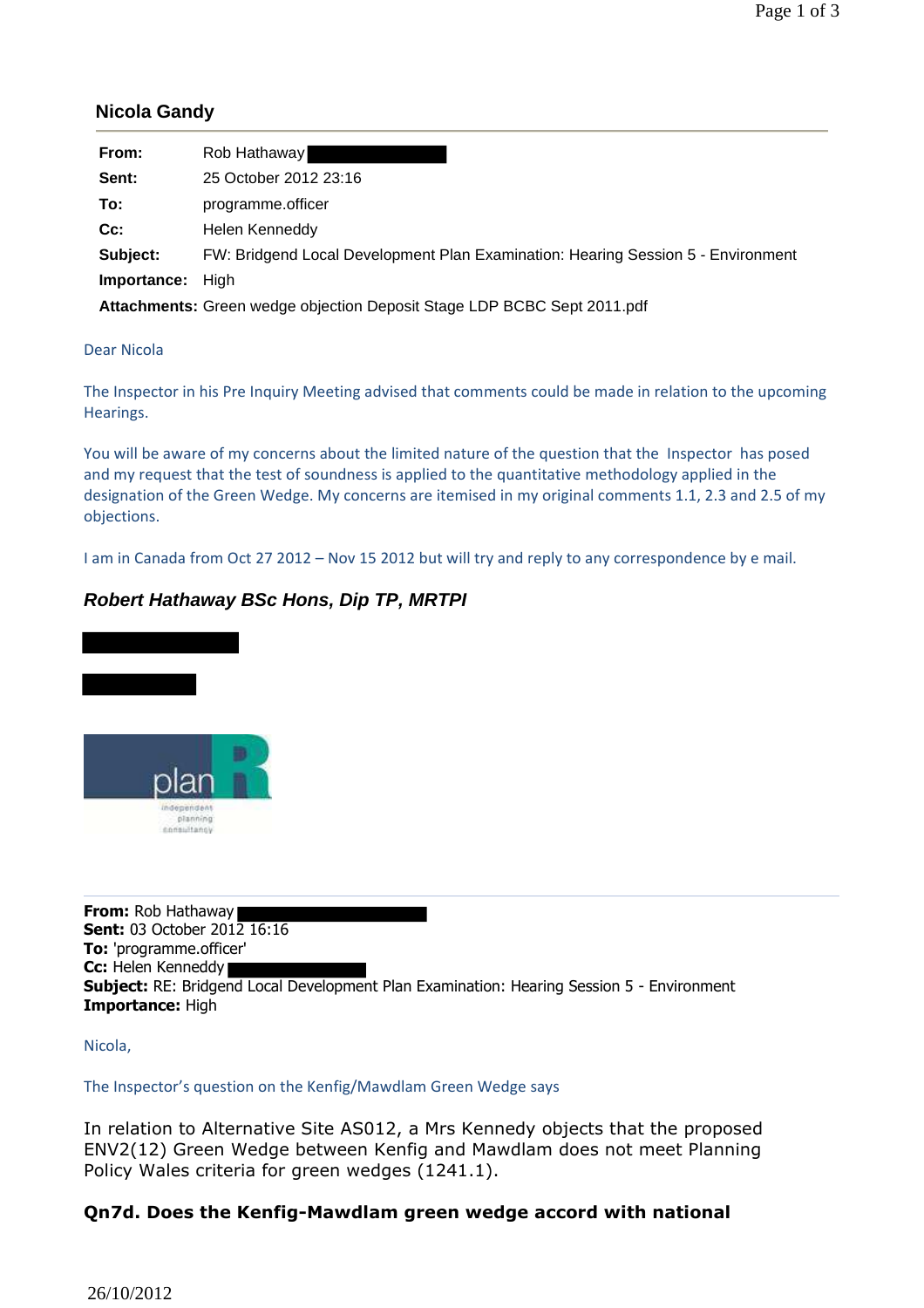### **policy and if not, is it justified?**

I haven't a question so much as a comment. It's the same point I made when querying why the report to councillors on the LDP solely focussed on conformity with PPG Wales that I sent to Sue Jones who advised that the Inspector would consider the whole objection. Has the Inspector considered my comments 1.1, 2.3 and 2.5 of my objections? These relate to the way the council has used what appears to be arbitrary distances [so an overfocus on quantitative rather than qualitative data]. Can you please confirm?

#### **Robert Hathaway BSc Hons, Dip TP, MRTPI**



**From:** programme.officer **Sent:** 03 October 2012 15:26 **To:** undisclosed-recipients: **Subject:** Bridgend Local Development Plan Examination: Hearing Session 5 - Environment

Dear Sir/Madam,

Please find attached the Participants List and Agenda with Matters & Issues for Hearing Session 5 of the Bridgend Local Development Plan Examination.

Please note that the deadline for any responses to the questions posed in the circulated Agenda is  $6<sup>th</sup>$ November 2012 (Noon). Further information on this matter is available in the Guidance Notes for Participants, previously circulated.

The attached documents are also available on the Examination web pages www.bridgend.gov.uk/ldpexamination.

Many Thanks, Nicola

Nicola Gandy Programme Officer Bridgend Local Development Plan Examination Innovation Centre Bridgend Science Park **Bridgend** CF31 3NA

E-mail: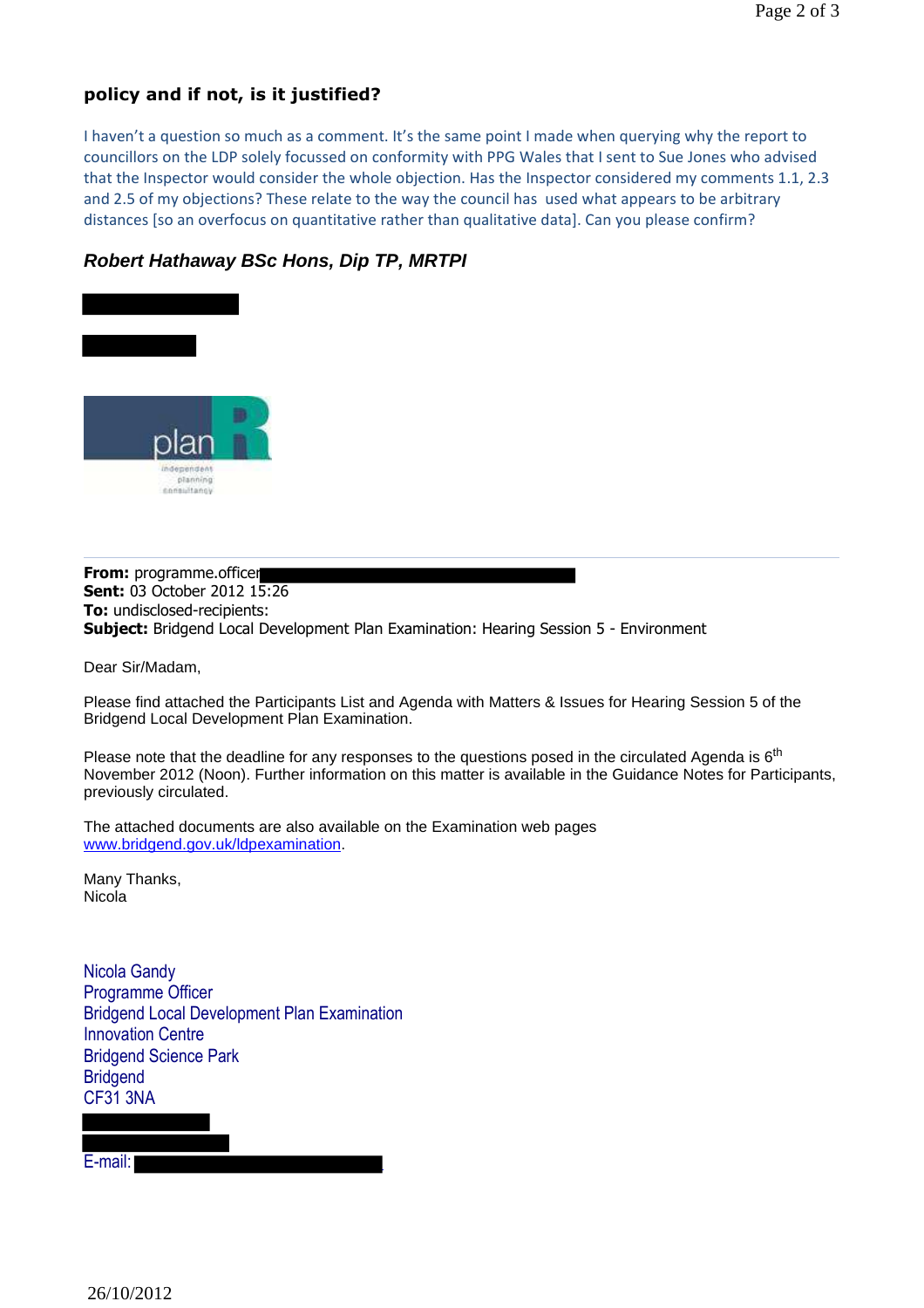Page 3 of 3



E-mail may be automatically logged, monitored and/or recorded for legal purposes. Please do not print this email unless absolutely necessary. E-bost yn cael ei logio, ei monitro a/neu ei chofnodi yn awtomatig am resymau cyfreithiol Peidiwch ag argraffu'r neges e-bost hon oni bai fod hynny'n gwbl angenrheidiol.

\_\_\_\_\_\_\_\_\_\_\_\_\_\_\_\_\_\_\_\_\_\_\_\_\_\_\_\_\_\_\_\_\_\_\_\_\_\_\_\_\_\_\_\_\_\_\_\_\_\_\_\_\_\_\_\_\_\_\_\_\_\_\_\_\_\_\_\_\_\_\_\_ This e-mail and any attachments transmitted with it represents the views of the individual(s) who sent them and should not be regarded as the official view of Bridgend County Borough Council. The contents are confidential and intended solely for the use of the addressee. If you have received it in error, please inform the system administrator on (+44) 01656 642111.

This e-mail and any attachments have been scanned with 'MessageLabs SkyScan' http://www.messagelabs.com/

\_\_\_\_\_\_\_\_\_\_\_\_\_\_\_\_\_\_\_\_\_\_\_\_\_\_\_\_\_\_\_\_\_\_\_\_\_\_\_\_\_\_\_\_\_\_\_\_\_\_\_\_\_\_\_\_\_\_\_\_\_\_\_\_\_\_\_\_\_\_\_\_ Mae'r e-bost hwn ac unrhyw atodiadau a drosglwyddir gydag ef yn cynrychioli safbwyntiau'r unigolyn a'i anfonodd (unigolion a'u hanfonodd) ac ni ddylid eu hystyried fel safbwynt swyddogol Cyngor Bwrdeistref Sirol Pen-y-bont ar Ogwr. Mae'r cynnwys yn gyfrinachol ac wedi'i fwriadu ar gyfer y sawl y'i cyfeiriwyd ato yn unig. Os ydych wedi ei dderbyn mewn camgymeriad, rhowch wybod i weinyddwr y system ar (+44) 01656 642111.

Mae'r e-bost hwn ac unrhyw atodiadau wedi cael eu sganio gyda 'MessageLabs SkyScan' http://www.messagelabs.com/

\_\_\_\_\_\_\_\_\_\_\_\_\_\_\_\_\_\_\_\_\_\_\_\_\_\_\_\_\_\_\_\_\_\_\_\_\_\_\_\_\_\_\_\_\_\_\_\_\_\_\_\_\_\_\_\_\_\_\_\_\_\_\_\_\_\_\_\_\_\_\_\_

\_\_\_\_\_\_\_\_\_\_\_\_\_\_\_\_\_\_\_\_\_\_\_\_\_\_\_\_\_\_\_\_\_\_\_\_\_\_\_\_\_\_\_\_\_\_\_\_\_\_\_\_\_\_\_\_\_\_\_\_\_\_\_\_\_\_\_\_\_\_\_\_

This e-mail and any attachments have been scanned with 'MessageLabs SkyScan' http://www.messagelabs.com/

Mae'r e-bost hwn ac unrhyw atodiadau wedi cael eu sganio gyda 'MessageLabs SkyScan' http://www.messagelabs.com/

\_\_\_\_\_\_\_\_\_\_\_\_\_\_\_\_\_\_\_\_\_\_\_\_\_\_\_\_\_\_\_\_\_\_\_\_\_\_\_\_\_\_\_\_\_\_\_\_\_\_\_\_\_\_\_\_\_\_\_\_\_\_\_\_\_\_\_\_\_\_\_\_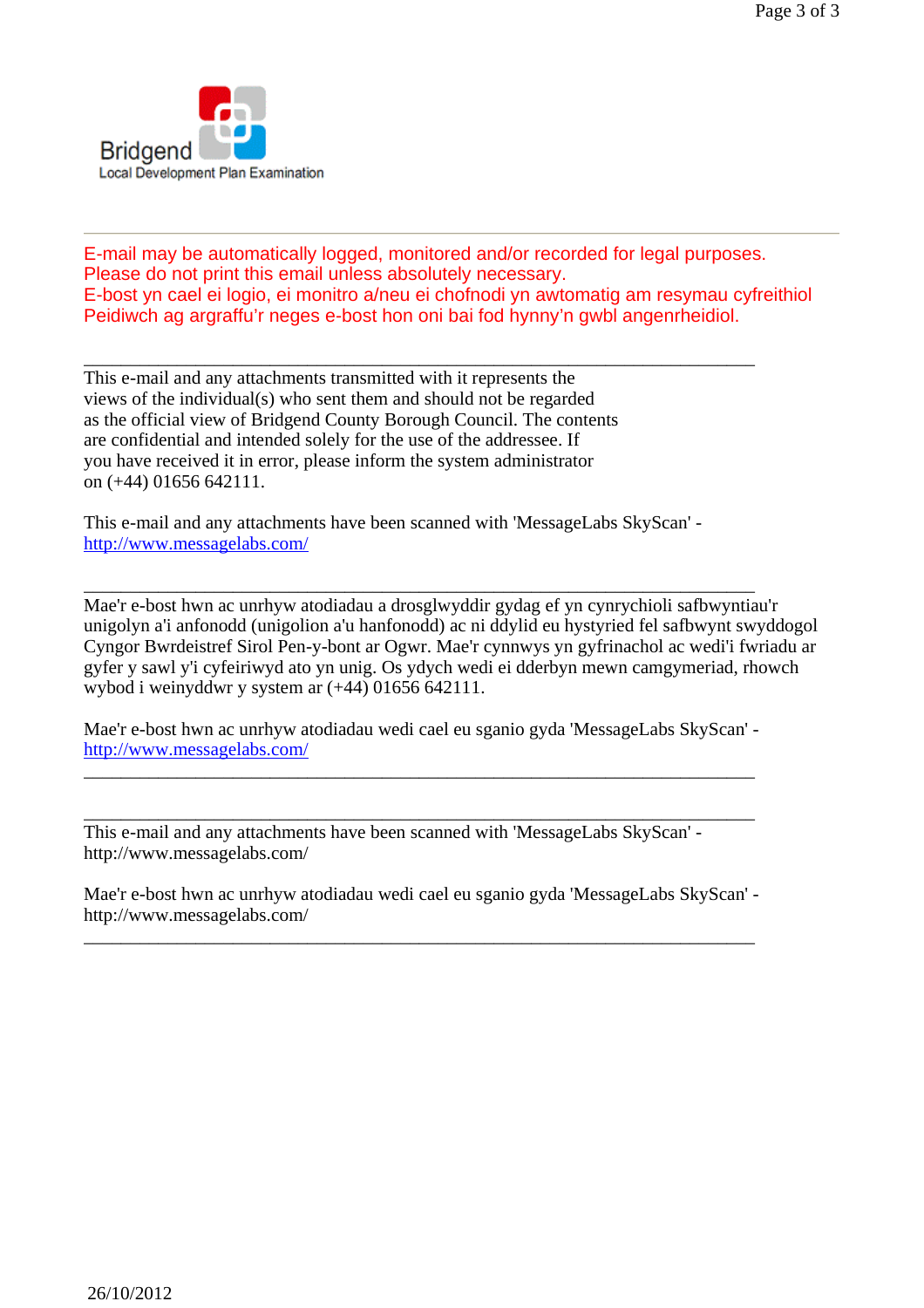# Objection to Methodology and Designation of Green Wedge between Kenfig and Mawdlam in Deposit Local Plan – Policy ENV2 and Proposals Map.

## 1.0 Background

- 1.1.Bridgend Council proposes to designate a green wedge between the small settlements of Kenfig and Maudlam in the west of the County Borough. The background evidence for this designation states that that the reason for this designation is that the settlements are only 0.41 miles apart. There is no other reasoned justification for the designation. PPW provides the purposes for green belts in 4.7.3. None of the five criterion apply to the small settlements of Kenfig or Mawdlam or the intervening land. In the absence of reasoned and logical evidence the proposed designation is unsound.
- 1.2. Further reasons to object to the designation are;

1.2.1. The Council does not propose a green wedge between Kenfig and Pyle which is over virtually the same area of countryside and is only .10 mile further than the 0.41 miles between Kenfig and Mawdlam. The main arguments used to dismiss allocating a green wedge in this location similarly apply to the green wedge allocated between Kenfig and Mawdlam.

1.2.2 The area is not subject to development pressure and the area can be adequately managed through longstanding countryside policies. . The designation also does not pass the PPW test in 4.7.11 of clearly articulating why normal planning and development control policies cannot provide the necessary protection.

1.2.3. The green wedge is transversed by a gas pipeline that would limit the threat of large scale development.

1.2.4. The designation boundaries do not match the criteria set out in PPW 4.7.12 which state that 'clearly identifiable physical features should be used to establish defensible boundaries.

1.2.5. The green wedge lies in the 2 Km buffer zone around the Kenfig Special Area of Control that affords additional protection.

## 2.0 Detailed Report

2.1 PPW 2010 states in 4.7.1 that 'green wedges must be soundly based on a formal assessment of their contribution to urban form and the location of new development and can take on a variety of spatial forms.'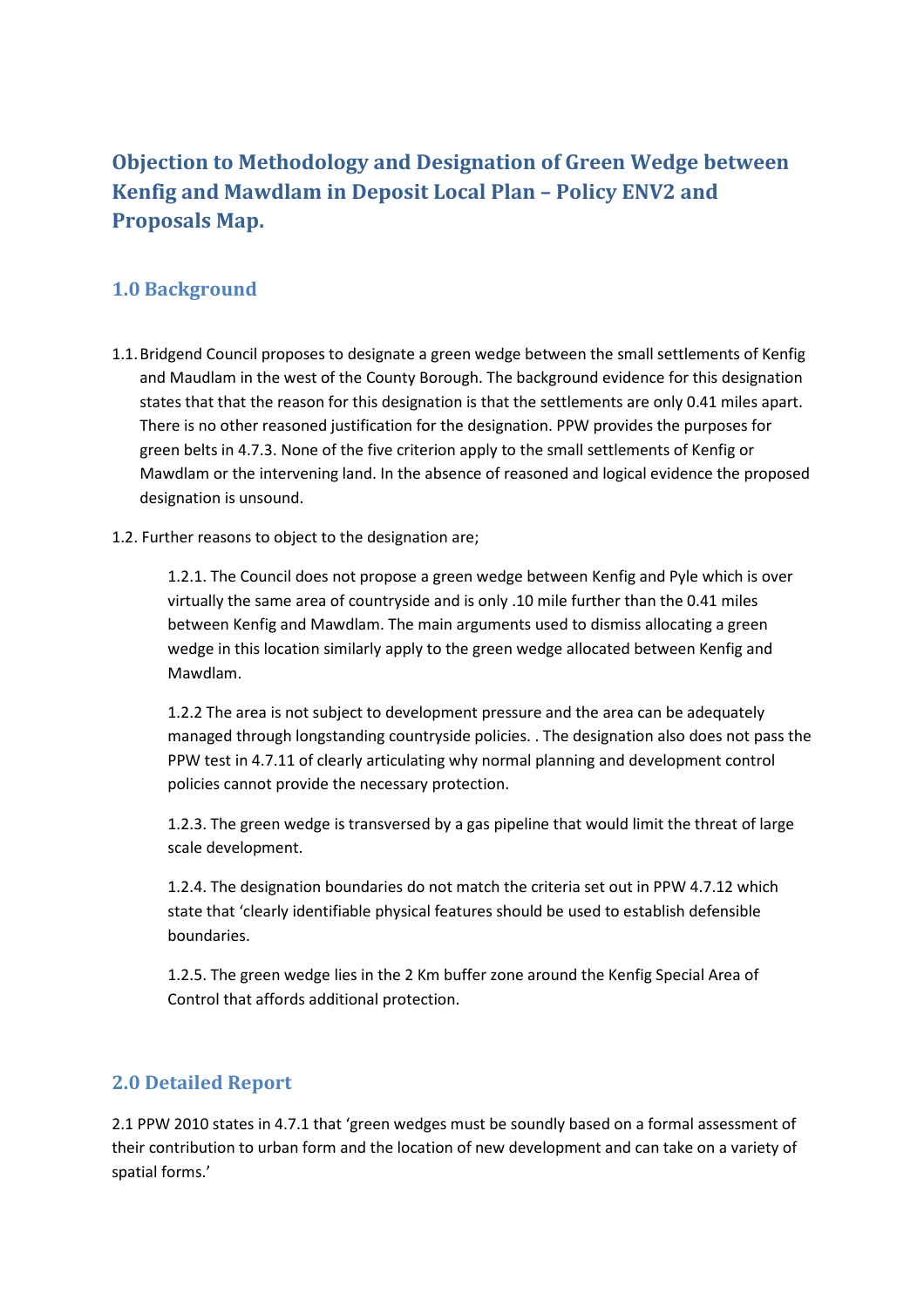2.2. In 4.7.3 it states out five purposes of green wedges. These are;

- prevent the coalescence of large towns and cities with other settlements;
- manage urban form through controlled expansion of urban areas;
- assist in safeguarding the countryside from encroachment;
- protect the setting of an urban area; and
- assist in urban regeneration by encouraging the recycling of derelict and other urban land.

2.3. The proposed allocation of a green wedge between Kenfig and Mawdlam is not based on a qualitative assessment of the countryside between the two small settlements . It is based on the arbitrary figure of .50 mile being allocated as a 'rule' – with communities that lie closer than this figure being automatically declared green wedges unless 'site specific circumstances justified otherwise'. The possible site specific circumstances are not enumerated. The process lacks rigour and common sense and is unsound.

2.4. The proposed allocation fails to meet the five purposes and is unnecessary. At a time when planning guidance is shrinking nationally – locally it is growing with more and more unnecessary layers of protection. It fails to meet the five tests in the following way;

2.4.1. The green wedge is misapplied by seeking to separate two small settlements as designated in the settlement hierarchy. PPW guidance says that green wedges are suitable to 'prevent the coalescence of large towns and cities with other settlements'. Kenfig and Mawdlam are defined as small settlements in the deposit plan.

2.4.2. The green wedge is not seeking to manage urban form as the villages are settlements without boundaries.

2.4.3. The green wedge would add another layer of protection to the countryside. The same argument could be applied to any area of countryside in the county.

2.4.4. The green wedge is not designed to protect the setting of the villages.

2.4.5. The land in the green wedge is not derelict.

2.5. The Council proposes a green wedge between Kenfig and Mawdlam yet does not propose a green wedge between Kenfig and Pyle which are only .10 mile or 161 metres further apart. An examination of the stage 2 analysis adopted by the Council and especially the map on page 28 shows that there is no discernible difference between the countryside allocated and not allocated. This is not reasonable, logical or defensible.

2.6. The area between the boundaries is not subject to significant development pressure and there is very little suitable road linkage or frontage that could accommodate development. There is no danger of the coalescence of settlements or any realistic likelihood of development affecting the role of the small villages in the settlement hierarchy.

2.7. The green wedge is transversed by a gas pipeline that would limit the threat of development. The approximate location of the pipeline is shown on plan A attached.